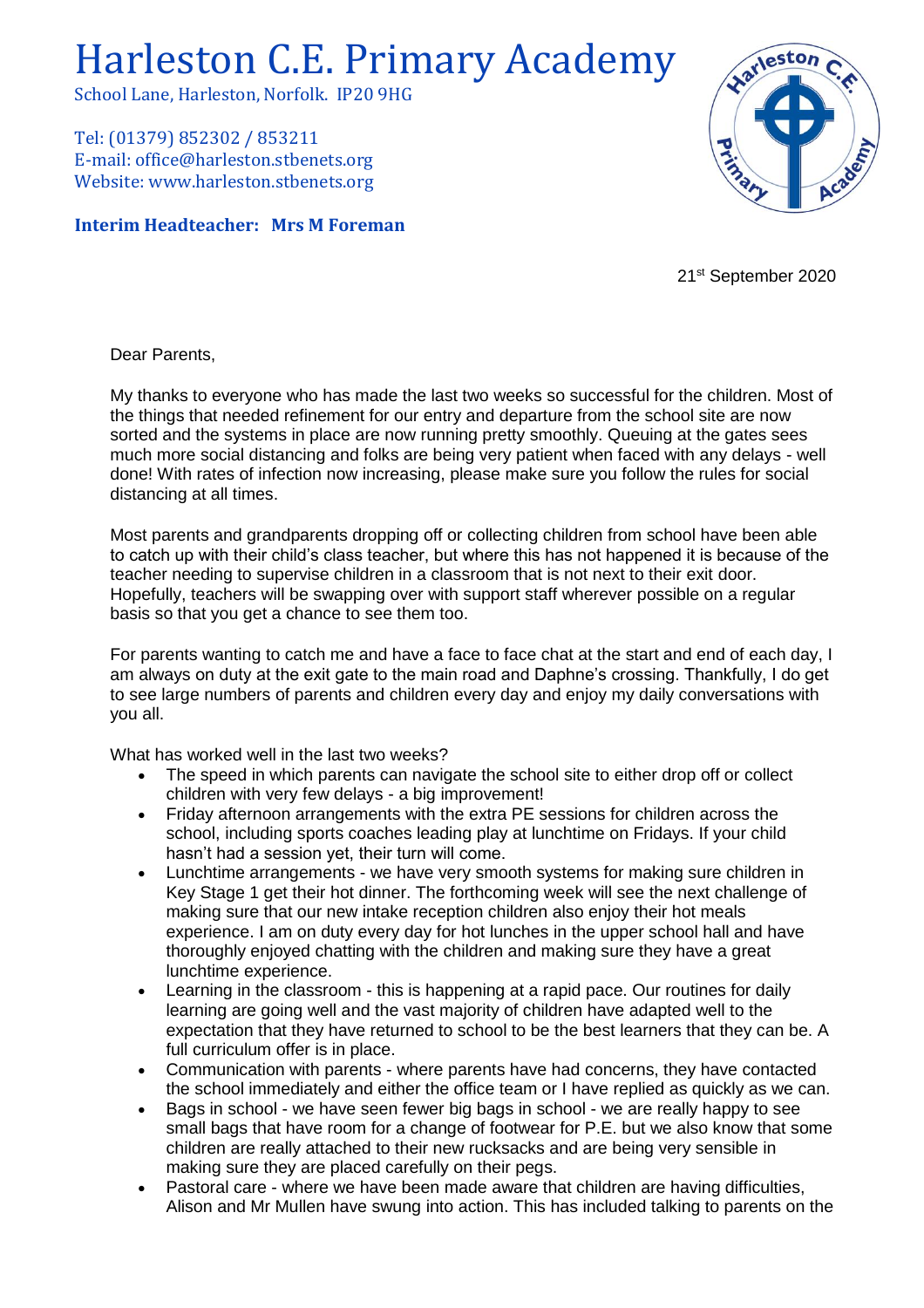telephone, inviting them into school for meetings and having 'triage' meetings with children, face to face, when they need immediate help.

- Parents volunteering to help in school even in such a difficult situation that we all find ourselves in. (Please let the school office know if you want to volunteer we are slowly getting our previous volunteers back into school - training will be given to all volunteers.)
- Parents letting us know when their children are feeling unwell.
- The school lets parents know when children are feeling unwell.
- Fire drills we have now had one in each week for the whole school and these have worked extremely well.

What could we all do a little better?

- Reminder that only one parent should be dropping off and collecting children at the beginning and end of the day.
- Making sure the class teacher has been meeting and greeting parents.
- Each year group updating parents with the learning that will take place this half term.
- Google classrooms up and running to support learning for spellings, homework and teaching and learning when children are absent from school.
- Parents coming directly to school when there are concerns rather than posting them on social media.
- Where children are struggling to adapt to the return to school after 6 months at home and not doing any of the home learning that was available, parents are fully supportive of the school and the need for children to engage in their learning as quickly as possible
- Making sure children do not block footpaths on the way to and from school because they are riding bikes or scooters and not giving way to others. We have parents who are very concerned that they have to walk into the road to avoid children on paths riding bikes and scooters so please make sure if your child is on these, they must make space for others.
- Making sure year 5 and 6 children who are walking home alone do not stay on the school site to play football or play on the activity equipment.
- Making sure parents know where to find the headteacher each day

General updates :

- Drones please note that we have had a case of a drone being flown over the school this week. All such incidents mean where we can identify the drone, this information is passed to the police. If such incidents happen when children are outside, the class will be brought back into their classroom. If parents become aware of drones flying in the vicinity of the school, please contact us immediately.
- From 28th September, when children are absent from school, they will be able to access the learning that is taking place in class via Google Classroom. We will expect all children absent from school, unless seriously ill, to complete learning. Teachers from school will ensure that children's online learning is monitored and feedback given.
- All our home learning will be set via Google. This does mean that parents need to forward plan if they don't have appropriate devices at home. During lockdown we delivered lots of home learning packs to families. From the 28th September we will still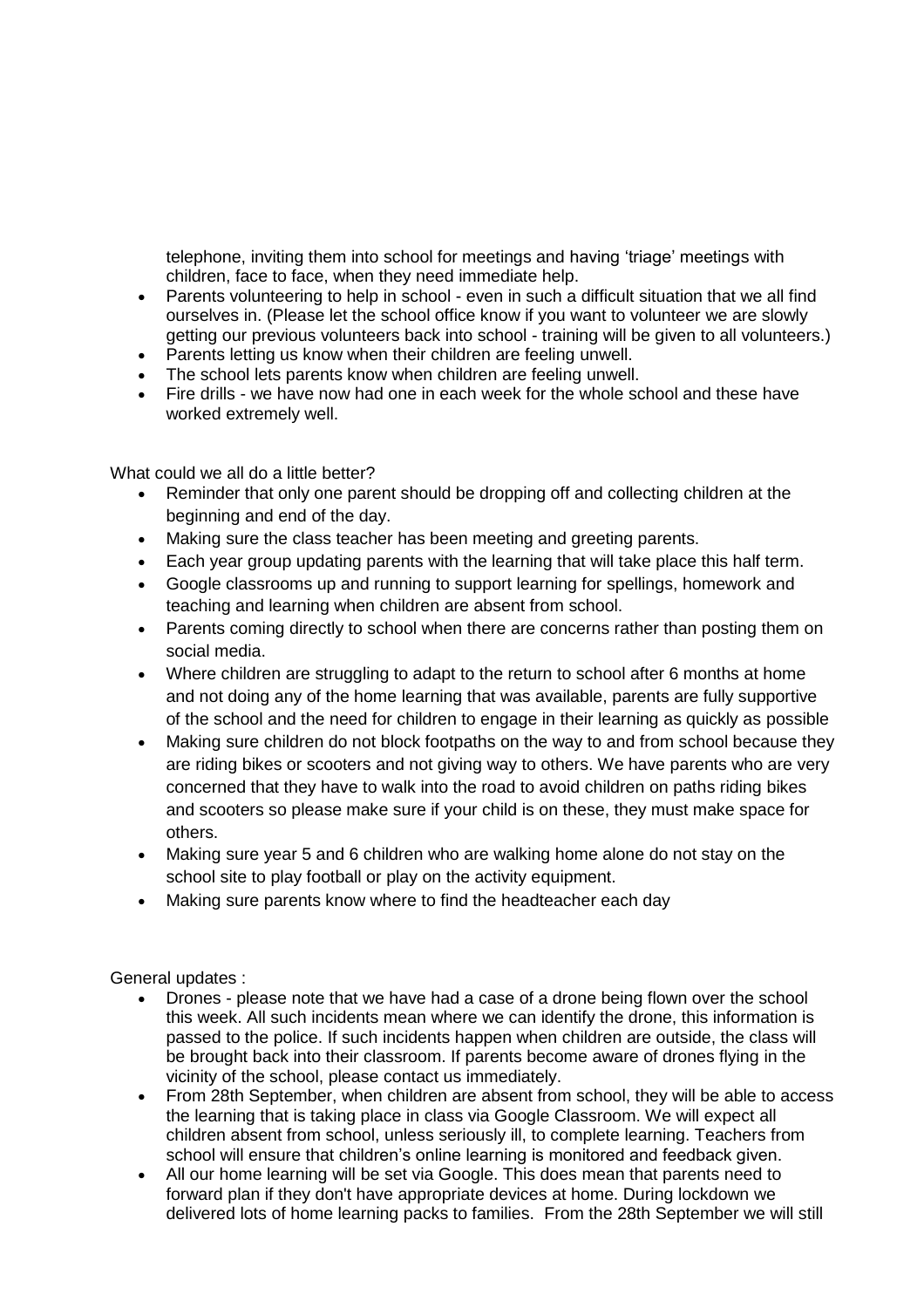be able to provide paper based learning materials for those children not in school and do not have access to appropriate technology.

- As we move towards a potentially isolated Christmas without the whole family gathering together, you might like to ask extended family members to support you in providing technology to help your children learn rather than buying them the latest games technology - after all, I think we can all foresee many more times when children will be learning at home. We have new Chromebooks in school ready for children to use in their learning. Chromebooks are secure, simple and shareable devices that will help children to stay connected with their learning. Chrome books can be purchased for around £200 so it is well worth planning ahead for those Christmas presents.
- Additional support for families if you are still struggling for school uniform and extra items such as coats, please contact the school office and our pastoral team may be able to help you out free of charge with clothing that we have in stock.
- Face coverings the rate of COVID-19 infection is increasing rapidly. Up to now we have been very relaxed about parents being on the school site. But we now have the rule of '6' and of course we have the parents of over 450 children on our site at the start and end of every school day. So that you all feel safer, I would ask you to consider how you can make others feel safer by wearing a face covering when on the school site. We already have many parents who come onto site wearing a face covering, so I would encourage more of you to do so. I have no intention of making this compulsory yet, but fear that in the near future the government will be introducing this as one of it's new measures.
- It is your choice if you wish to send your child in with a mask or face shield for them to wear at school. Please ensure that they know how to use them correctly. It is not the school's responsibility to do this.
- I listened to the update from the Chief Medical Officer and the Chief Scientific Officer this morning and some very clear points were made. Patrick Vallance said that the number of COVID-19 infections is doubling roughly every 7 days and if it continues at this rate there will be around 50,000 cases a day leading to over 200 deaths a day by mid-November. Dr Chris Whitty said that although the high rates of transmission being seen across the country are currently very localised, but are rising in every area across the whole country.

Very importantly, he said **'It is all of our problem'**.

The next point that was made was that we should view COVID-19 as being just as dangerous as it was when the first wave struck us, with mortality rates being similar to last time and will particularly affect older people and not children.

There are 4 ways the virus will have a significant effect on people's health:

- 1. Direct COVID deaths
- 2. NHS emergency services overwhelmed by the huge spike in infections
- 3. If the NHS spends a large effort treating COVID patients it will lead to a reduction in services for other non-COVID patients
- 4. It will impact on the economy, mental health, well-being so it is a difficult balance to prevent the one thing overwhelming the other

What can we do?

- Reduce individual risk Hands, Face, Space
- Isolate the virus Symptoms = self-isolate- test, find contacts= self-isolate
- Break unnecessary links between households
- Science use drugs and vaccine